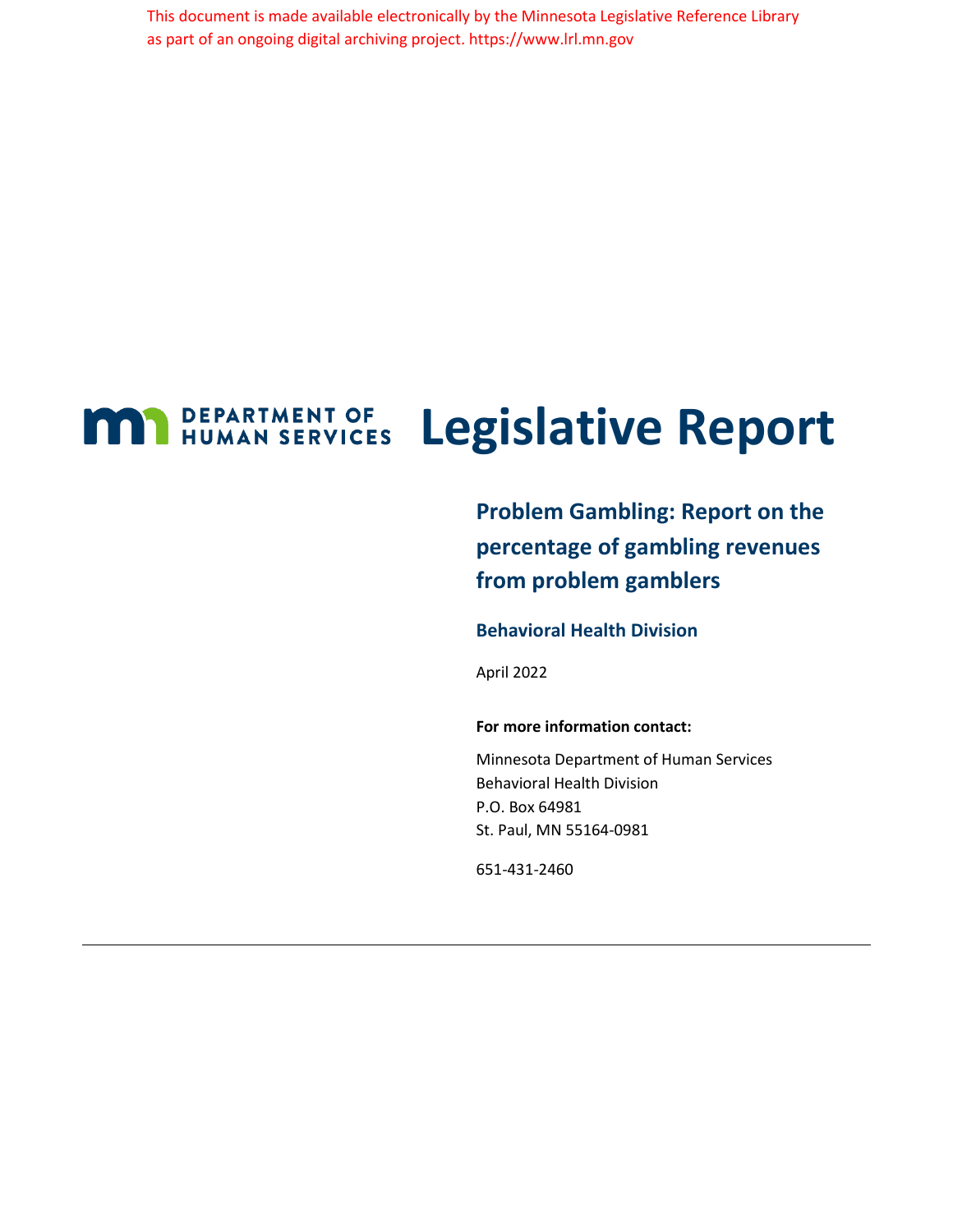

For accessible formats of this information or assistance with additional equal access to human services, write to DHS.BHD@state.mn.us, call 651-431-2460, or use your preferred relay service. ADA1 (2-18)

Minnesota Statutes, Chapter 3.197, requires the disclosure of the cost to prepare this report. The estimated cost of preparing this report is \$2,696.

*Printed with a minimum of 10 percent post-consumer material. Please recycle.*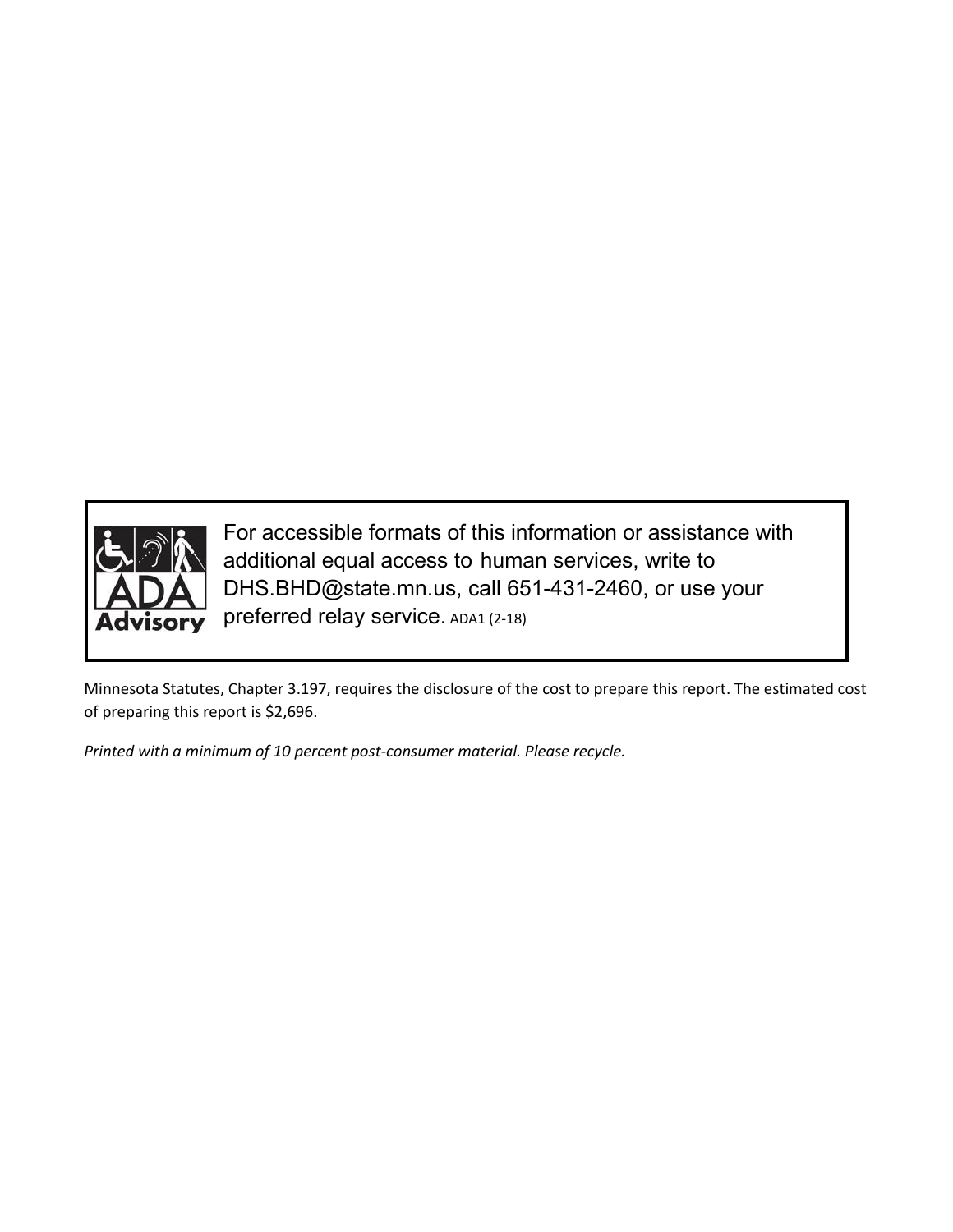# **Contents**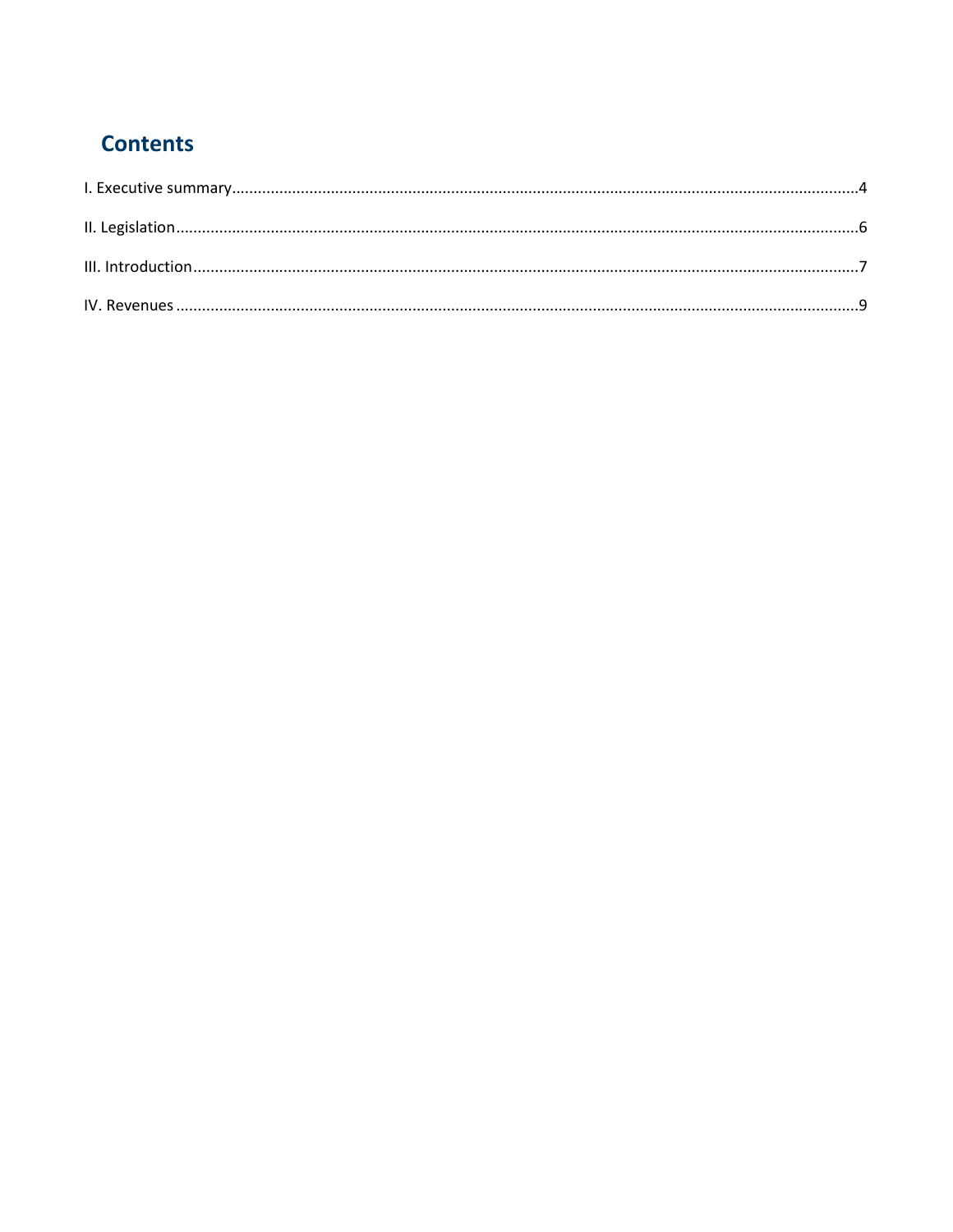### <span id="page-3-0"></span>**I. Executive summary**

 $\overline{\phantom{a}}$ 

This report provides information about Minnesota's various gambling revenues and attempts to identify the percentage of revenue that comes from individuals who experience problem gambling. Gambling revenue in the state is reported by the Minnesota State Lottery, Gambling Control Board, and State Racing Commission. The proportion of gambling revenue in the state that comes from problem gamblers, however, is neither reported nor collected. To satisfy the requirements of this report, studies from other jurisdictions have been reviewed, and findings from those studies were extrapolated to Minnesota's gambling revenues to estimate the prevalence of problem gambling in the state and the amount of gambling revenues that come from problem gambling. For the purposes of this report, gambling revenue means the total sales receipts as reported by the above named gambling regulatory agencies.

Pursuant to Minnesota Statutes, section 245.98, the Minnesota Department of Human Services (DHS) administers a program funding awareness and education campaigns, a statewide helpline, treatment for residential and nonresidential gambling addiction, professional training opportunities, and research designated to address the needs of Minnesota communities experiencing problems related to gambling. As with substance use disorders, DHS recognizes a continuum of services including education, prevention, treatment, and recovery supports to minimize the harmful effects of problem gambling. Prevention initiatives include both individual and population-based education strategies minimizing community risk of the harmful effects of problem gambling. Early intervention and treatment efforts involve both early identification of an individual's risk and treatment to arrest the harmful effects of problem gambling.

The Institute for American Values, a body described as an independent, non-partisan group of scholars and leaders, formed the Council on Casinos to advocate for informed public policy on gambling through research. A report from the Council on Casinos published in 2013 highlights that governments of Great Britain, Canada, and Australia have commissioned comprehensive policy studies of casino gambling, while in the United States the leading funder of gambling research is the gambling industry<sup>[1](#page-3-1)</sup>. A lack of non-partisan research can be seen as a barrier to a thorough understanding of problem gambling, which could be compared to well researched public health problems such as risky drinking or drug use. In order to address any risk to public health we first need to understand the scope of the problem through epidemiology. DHS acted on this recommendation and conducted the Survey of Recreation and Well-being, Gambling Participation and the Prevalence of Problem Gambling in Minnesota in 2019.

The Minnesota Department of Human Services (DHS) implements strategies designed to prevent problem gambling and also supports services to treat those experiencing problem gambling. In an effort to collect better, up-to-date information to inform our work, DHS contracted with Wilder Research to conduct a study to learn

Problem Gambling: Report on the percentage of gambling revenues that come from gamblers identified as problem gamblers 4

<span id="page-3-1"></span> $1$  A Report from the Council on Casinos, Thirty-One Evidence-Based Propositions from the Health and Social Sciences, Institute for American Values, 2013.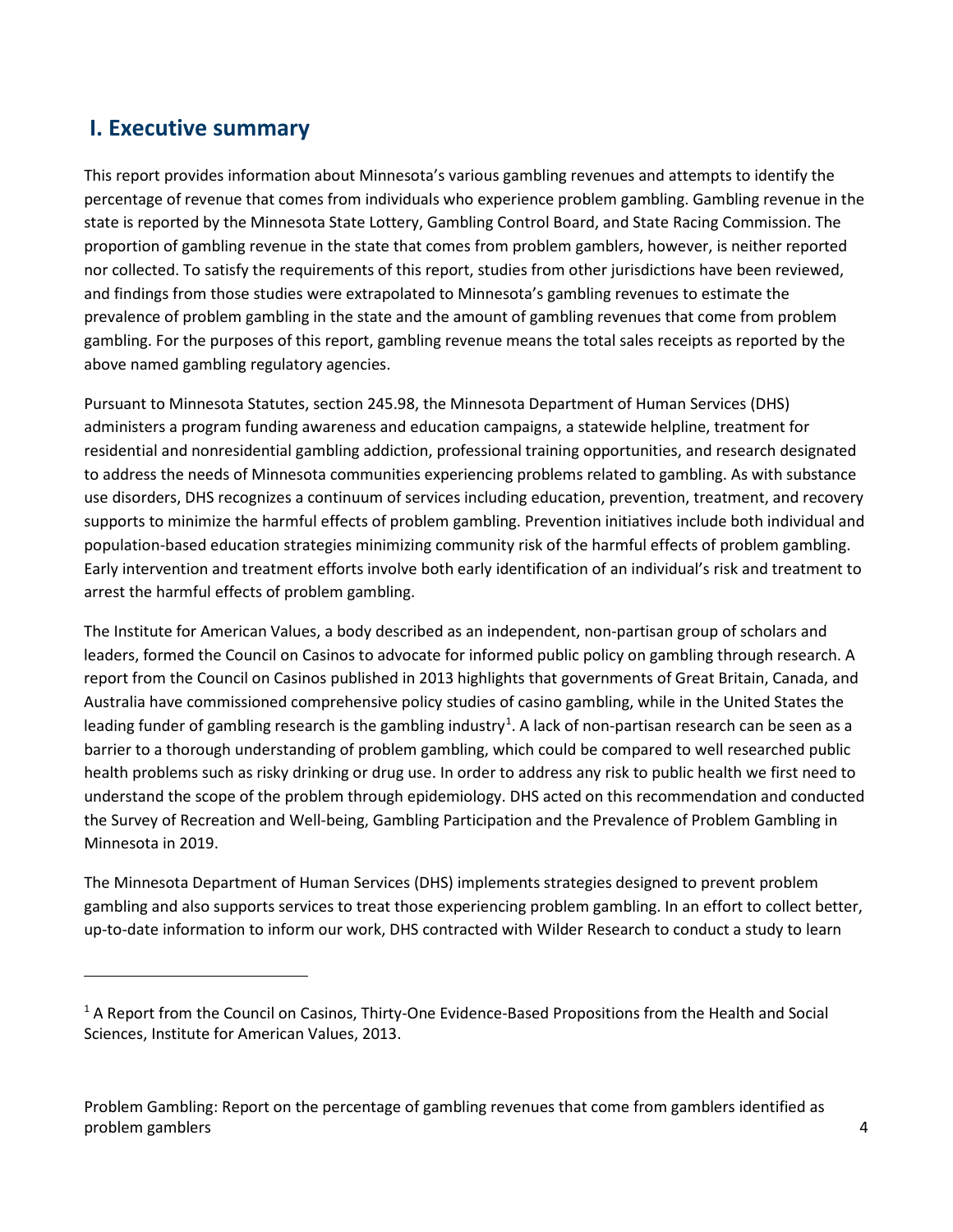more about Minnesotans' gambling activities and behaviors as well as prevalence of problem gambling/gambling disorder among Minnesota adults. The resulting report, *2020 Report on Gambling in Minnesota: A Study of Participation, Attitudes, and the Prevalence of Problem Gambling[2](#page-4-0) ,* indicates that 1.3% of adults in Minnesota are problem gamblers and an additional 3.8% are at-risk gamblers.

While the prevalence of problem gambling is small, it directly affects the lives of approximately 56,000 adults. When considering those at-risk for problem gambling as well, there are over 217,000 adults who may need or be close to needing treatment for problem gambling to prevent the negative consequences that may result. These negative consequences impact not only the gamblers, but others in their families and communities. This study showed that 22% of Minnesotans, regardless of their own participation in gambling, have been negatively affected by the gambling behaviors of others they know personally, such as a friend, family member, or coworker.

Studies in other jurisdictions estimate that between 15 and 33 percent of gambling revenue is generated by individuals with problem gambling. Using these figures we can estimate the amount of revenue generated from individuals experiencing gambling problems in Minnesota for State Fiscal Year 2021 to be anywhere from \$591,413,889 to \$1,301,110,555.

 $\overline{a}$ 

<span id="page-4-0"></span><sup>2</sup> [https://www.wilder.org/wilder-research/research-library/gambling-minnesota-study-participation-attitudes](https://www.wilder.org/wilder-research/research-library/gambling-minnesota-study-participation-attitudes-and-prevalence)[and-prevalence](https://www.wilder.org/wilder-research/research-library/gambling-minnesota-study-participation-attitudes-and-prevalence) 

Problem Gambling: Report on the percentage of gambling revenues that come from gamblers identified as problem gamblers **5**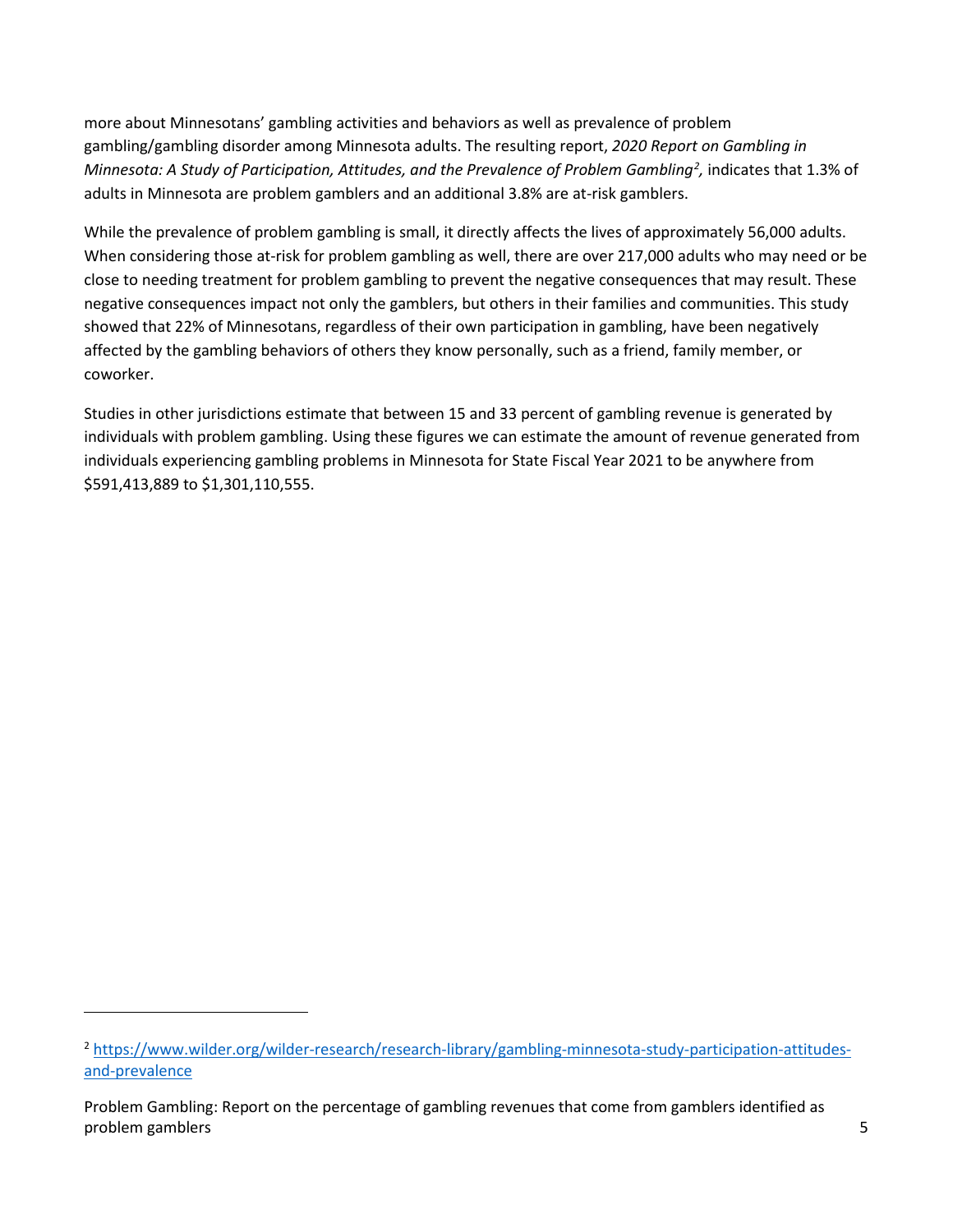# <span id="page-5-0"></span>**II. Legislation**

**An annual report on the percentage of gambling revenues that come from problem gamblers is required in Minnesota Statutes, section 245.981.**(a) Each year by February 15, 2014, and thereafter, the commissioner of human services shall report to the chairs and ranking minority members of the legislative committees having jurisdiction over compulsive gambling on the percentage of gambling revenues that come from gamblers identified as problem gamblers, or a similarly defined term, as defined by the National Council on Problem Gambling. The report must disaggregate the revenue by the various types of gambling, including, but not limited to: lottery; electronic and paper pull-tabs; bingo; linked bingo; and pari-mutuel betting.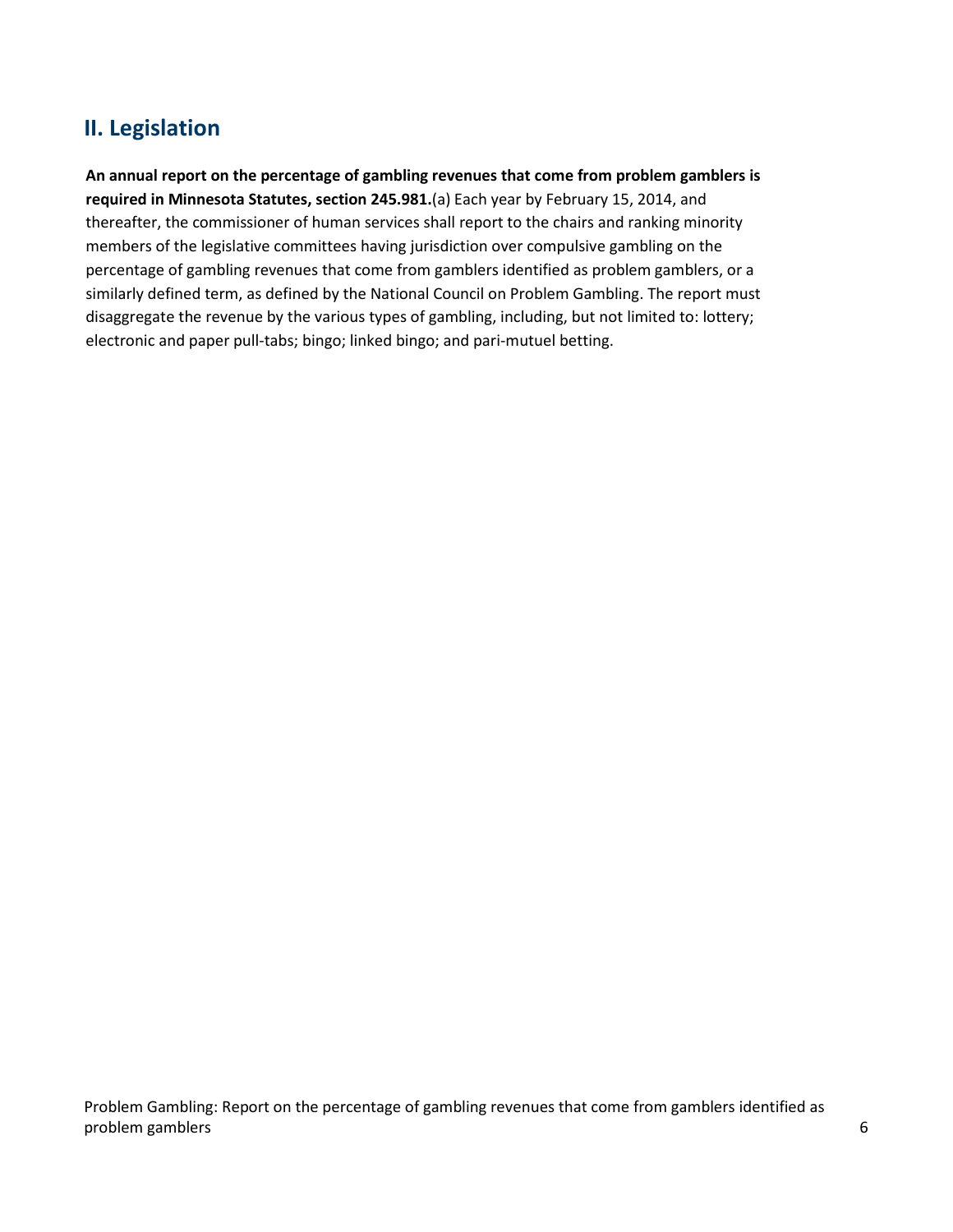# <span id="page-6-0"></span>**III. Introduction**

l

Minnesota Statutes, section 245.981 requires an annual report on the percentage of gambling revenues that come from problem gamblers. The report must disaggregate the revenue by the various types of gambling.

The National Council on Problem Gambling describes problem gambling and gambling addiction as "…gambling behavior patterns that compromise, disrupt or damage personal, family or vocational pursuits." The essential features of problem gambling and gambling addiction are:

- increasing preoccupation with gambling
- a need to bet more money, more often
- restlessness or irritability when attempting to stop "chasing losses"
- loss of control manifested by continuation of the gambling behavior in spite of mounting serious and negative consequences

Problem gambling signs and symptoms often go undetected until the problem is severe. When problem gamblers do seek assistance, they likely do so after experiencing related legal, financial or relationship problems. In extreme cases, problem gambling can result in financial ruin, legal problems, loss of career and family, or even suicide. Notably, no other addiction has a higher rate of suicide than gambling disorder.

Gambling disorder frequently co-occurs with substance use disorders (SUDs) and other behavioral health problems. According to the National Epidemiologic Survey on Alcohol and Related Conditions, of people diagnosed with pathological gambling, 73.2 percent had an alcohol use disorder, 38.1 percent had a drug use disorder, 60.4 percent had nicotine dependence, 49.6 percent had a mood disorder, 41.3 percent had an anxiety disorder, and 60.8 percent had a personality disorder. Other studies suggest that between 10 percent and 15 percent of people with an SUD may also have a gambling problem. People who have both an SUD and pathological gambling have high rates of attention deficit disorder and antisocial personality disorder.<sup>[3](#page-6-1)</sup>

Clinicians use The South Oaks Gambling Screen along with criteria found in the Diagnostic and Statistical Manual of Mental Disorders, Fifth Edition (DSM-5) to identify the extent of an individual's gambling problem. Problem gamblers who do not meet full criteria for gambling disorder might still have significant symptoms and problems related to their gambling. Problems related to problem gambling and gambling disorder may include psychological, financial, emotional, marital or legal difficulties.<sup>[4](#page-6-2)</sup>

Problem Gambling: Report on the percentage of gambling revenues that come from gamblers identified as problem gamblers **7** 

<span id="page-6-1"></span><sup>3</sup> [https://www.ncpgambling.org/wp-content/uploads/2014/04/Gambling-Addiction-An-Introduction-for-](https://www.ncpgambling.org/wp-content/uploads/2014/04/Gambling-Addiction-An-Introduction-for-Behavioral-Health-Providers-SAMHSA-2014.pdf)[Behavioral-Health-Providers-SAMHSA-2014.pdf](https://www.ncpgambling.org/wp-content/uploads/2014/04/Gambling-Addiction-An-Introduction-for-Behavioral-Health-Providers-SAMHSA-2014.pdf) 

<span id="page-6-2"></span><sup>4</sup> [http://www.ncpgambling.org/wp-content/uploads/2014/04/Gambling-Addiction-An-Introduction-for-](https://www.ncpgambling.org/wp-content/uploads/2014/04/Gambling-Addiction-An-Introduction-for-Behavioral-Health-Providers-SAMHSA-2014.pdf)[Behavioral-Health-Providers-SAMHSA-2014.pdf](https://www.ncpgambling.org/wp-content/uploads/2014/04/Gambling-Addiction-An-Introduction-for-Behavioral-Health-Providers-SAMHSA-2014.pdf)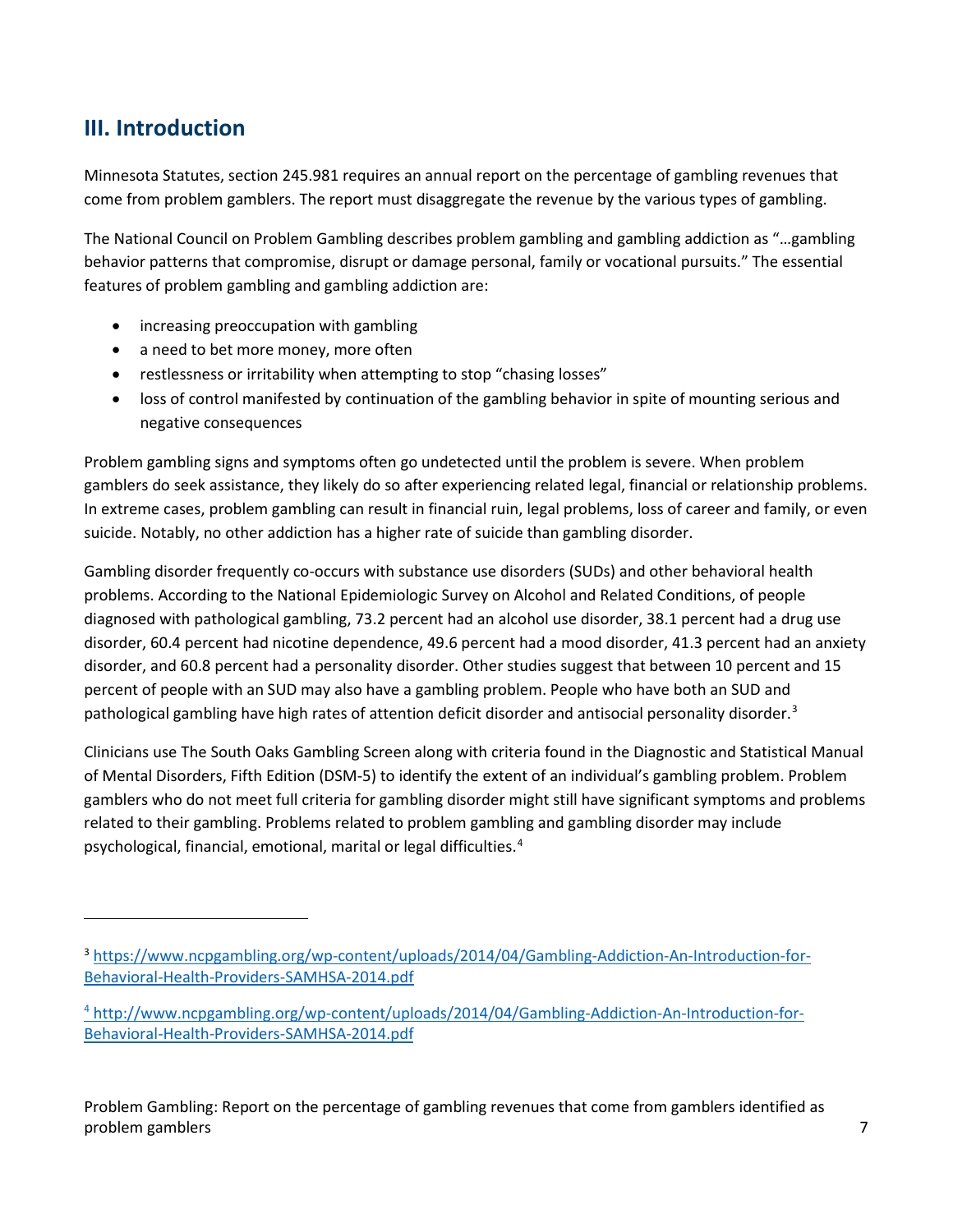Although problem gambling and gambling addiction is clinically defined and is easily identified when an individual is clinically assessed, less clear to policy makers in Minnesota is the prevalence of gambling disorders in the state and how much of the total revenue from gambling in the state is derived from problem gamblers.

The *2020 Report on Gambling in Minnesota: A Study of Participation, Attitudes, and the Prevalence of Problem Gambling[5](#page-7-0)* indicates 1.3% (or 56,000) of adults in Minnesota are problem gamblers and an additional 3.8% (162,000) are at-risk gamblers. These findings are useful in that this study gives an update to the last statewide survey conducted in 1993. This report also gives perspective into Minnesotans gambling activities in contrast to studies conducted elsewhere.

Keeping an eye on upcoming and imminent changes to the regulated gambling options available to Minnesotans there is a high likelihood that sport betting may become legal in the near future. As such, this type of new gambling activity has the potential to generate revenues from problem gamblers.

 $\overline{a}$ 

<span id="page-7-0"></span><sup>5</sup> [https://www.wilder.org/wilder-research/research-library/gambling-minnesota-study-participation-attitudes](https://www.wilder.org/wilder-research/research-library/gambling-minnesota-study-participation-attitudes-and-prevalence)[and-prevalence](https://www.wilder.org/wilder-research/research-library/gambling-minnesota-study-participation-attitudes-and-prevalence) 

Problem Gambling: Report on the percentage of gambling revenues that come from gamblers identified as problem gamblers 8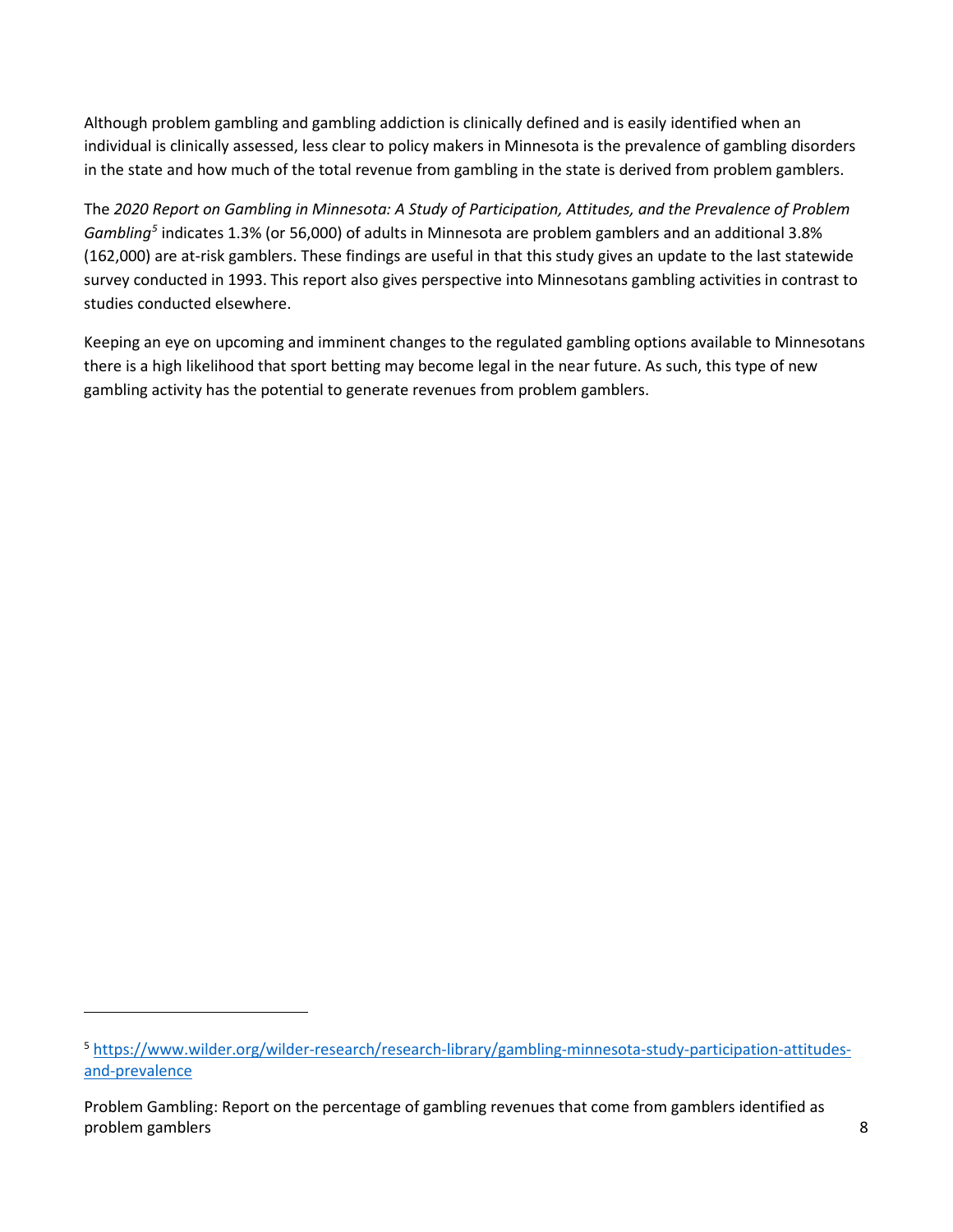### <span id="page-8-0"></span>**IV. Revenues**

l

Minnesota Statutes, section 245.981 requires an annual report on the percentage of gambling revenues that come from problem gamblers. The report must disaggregate the revenue by the various types of gambling. Gambling revenue in the state is reported by the Minnesota State Lottery, Gambling Control Board, and State Racing Commission. However, the proportion of gambling revenue in the state that comes from problem gamblers is neither reported nor collected. For the purposes of this report, gambling revenue means the total sales receipts as reported by the above named gaming agencies.

Without knowing the gambling investments of individual gamblers in Minnesota, determining the amount and proportion of gambling revenue that comes from problem gamblers can be estimated by utilizing findings from the 2020 report "Gambling in Minnesota: A Study of Participation, Attitudes, and the Prevalence of Problem Gambling"<sup>[6](#page-8-1)</sup>. This report indicates 1.3% of Minnesotans are problem gamblers, representing over 56,000 adults. An additional 3.8% (about 162,000 adults) are "at-risk" gamblers. At-risk gamblers may gamble more than intended, chase losses, or attempt and fail to reduce their gambling activities.

Current findings of studies conducted in other jurisdictions estimate that between 15 and 33 percent of gambling revenue are generated by individuals with problem gambling.<sup>[7](#page-8-2)</sup> Using these figures, we would predict that \$591,413,889 to \$1,301,110,555 of the reported total gross revenue collected by the state through the Gambling Control Board, the State Lottery and the State Racing Commission in 2021 was generated by individuals who have gambling problems.

Nationally in 2013, \$60.6 million dollars of public funds were invested into problem gambling services<sup>[8](#page-8-3)</sup>. In Oregon in 2008, they found that every \$1 spent on treatment saved more than \$2 dollars in social costs<sup>9</sup>.

Furthermore, several of the high-risk populations identified in the current SAMHSA Strategic Plan have been found to be at higher risk for gambling problems. Gambling addiction is an emerging public health priority given the unprecedented amount of existing and expanding gambling. The estimated six million adult problem gamblers are five times more likely to have co-occurring alcohol dependence, four times more likely to abuse drugs, three times more likely to be depressed $^{10}$  $^{10}$  $^{10}$ .

<span id="page-8-5"></span><sup>10</sup> <http://www.ncpgambling.org/wp-content/uploads/2016/11/Surgeon-General-Landmark-Report-Addiction->

Problem Gambling: Report on the percentage of gambling revenues that come from gamblers identified as problem gamblers 9

<span id="page-8-1"></span><sup>6</sup> [https://www.wilder.org/wilder-research/research-library/gambling-minnesota-study-participation-attitudes](https://www.wilder.org/wilder-research/research-library/gambling-minnesota-study-participation-attitudes-and-prevalence)[and-prevalence](https://www.wilder.org/wilder-research/research-library/gambling-minnesota-study-participation-attitudes-and-prevalence) 

<span id="page-8-2"></span> $7$  The Proportion of Gaming Revenue Derived from Problem Gamblers: Examining the Issues in a Canadian Context, Williams and Wood, 2004

<span id="page-8-3"></span><sup>8</sup> <http://www.ncpgambling.org/wp-content/uploads/2014/08/2013NationalSurveyofProblemGamblingServices->FINAL.pdf

<span id="page-8-4"></span><sup>9</sup> <http://www.calpg.org/wp-content/uploads/2012/06/Cost-Benefit-of-Problem-Gambling-Services.pdf>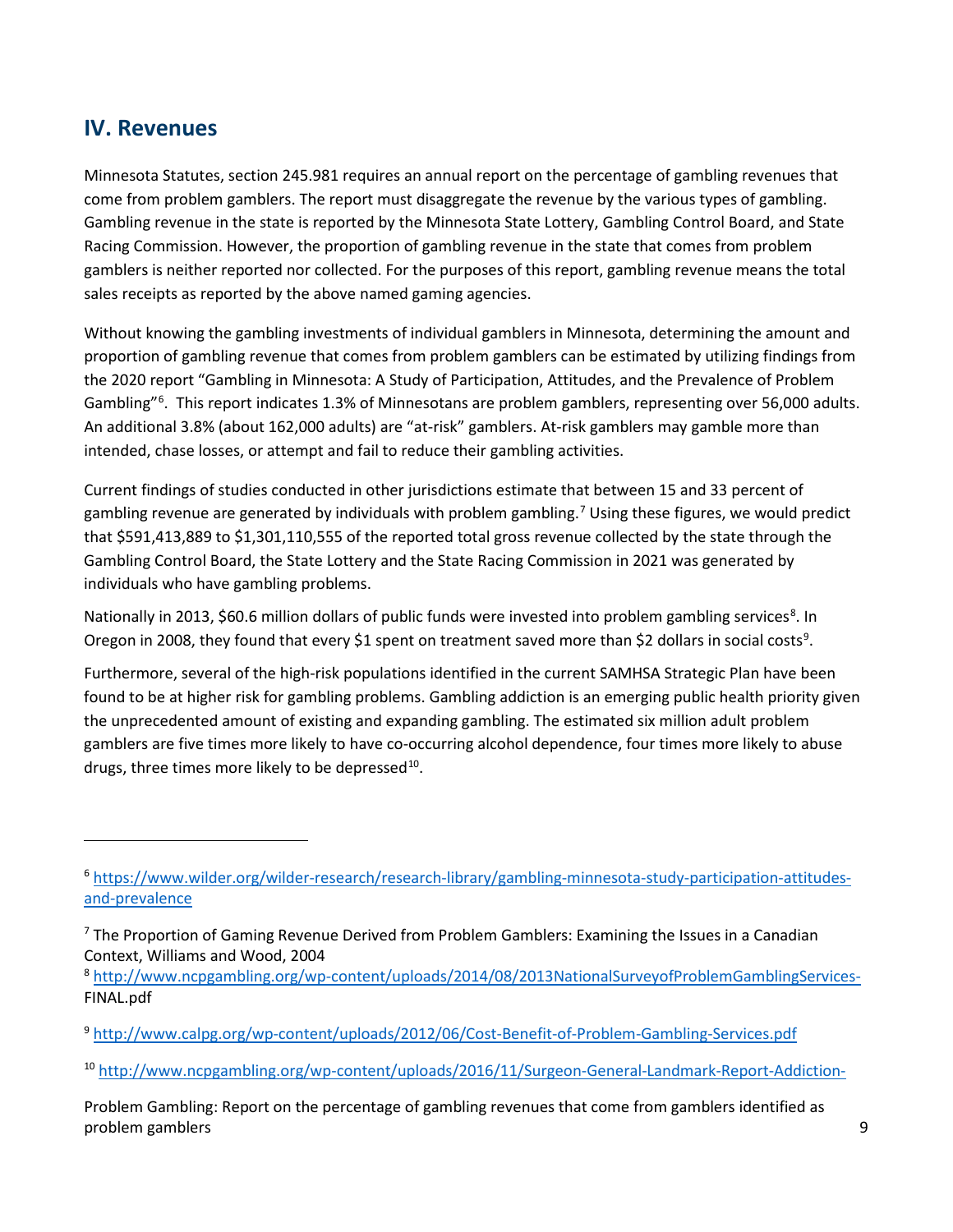National Council on Problem Gambling (NCPG) Executive Director Keith Whyte notes: "When gambling addiction is integrated into health systems, treatment for gambling problems will reduce social costs and increase savings for states through improved recovery rates and decreased demand on traditional public sector substance abuse and mental health systems. By providing recovery and therapeutic approaches that are appropriate for problem gamblers and their families alongside other addiction services as called for in the report, recovery rates will increase for a wide variety of health and substance abuse disorders $11.$  $11.$ "

#### *Gambling Revenue Information*

Gambling revenue information is collected by the state through the Gambling Control Board, the State Lottery and the State Racing Commission. The percentage of gambling revenues that come from problem gamblers is not identified in revenues reported, nor is it collected. For state fiscal year 2021, the three agencies identified total gross revenue of \$3,942,759,260. These agencies could not report what percentage of the revenue was from people who have gambling problems. The following information was gathered from reports from each agency:

- Minnesota State Lottery reported gross receipts of \$751,405,158 for fiscal year 2021<sup>12</sup>.
- The State Racing Commission reported 2021  $^{13}$  $^{13}$  $^{13}$  revenues of:
	- o Card club operations overseen by the Minnesota Racing Commission accounted for \$45,852,355;
	- o Live Horse Racing Wagering by Persons Outside of Minnesota: \$9,110,449;
	- o Live Racing Wagering On-Site: \$479,497;
- Total State Fiscal Year 2021 Racing Commission handle (total amount wagered): \$114,907,102.
- The Gambling Control Board reported gross receipts of \$3,076,447,000 in fiscal year 2021<sup>[14](#page-9-3)</sup>. The fiscal year sales of each type of gambling activity is listed below:

#### [Nov-2016.pdf](http://www.ncpgambling.org/wp-content/uploads/2016/11/Surgeon-General-Landmark-Report-Addiction-Nov-2016.pdf)

 $\overline{\phantom{a}}$ 

<span id="page-9-0"></span><sup>11</sup> [http://www.ncpgambling.org/wp-content/uploads/2016/11/Surgeon-General-Landmark-Report-Addiction-](http://www.ncpgambling.org/wp-content/uploads/2016/11/Surgeon-General-Landmark-Report-Addiction-Nov-2016.pdf)

<span id="page-9-1"></span><sup>12</sup> [MNLottery Annual Report SFY2021](https://s3-us-gov-west-1.amazonaws.com/mnlottery.cms.assets/Annual-Report/FY21-Annual-Report.pdf?mtime=20211103141831&focal=none)

<span id="page-9-2"></span><sup>&</sup>lt;sup>13</sup> information received via email from MRC 12/13/2021

<span id="page-9-3"></span><sup>14</sup> https://mn.gov/gcb/assets/fy2021-annual-report.pdf

Problem Gambling: Report on the percentage of gambling revenues that come from gamblers identified as problem gamblers 10